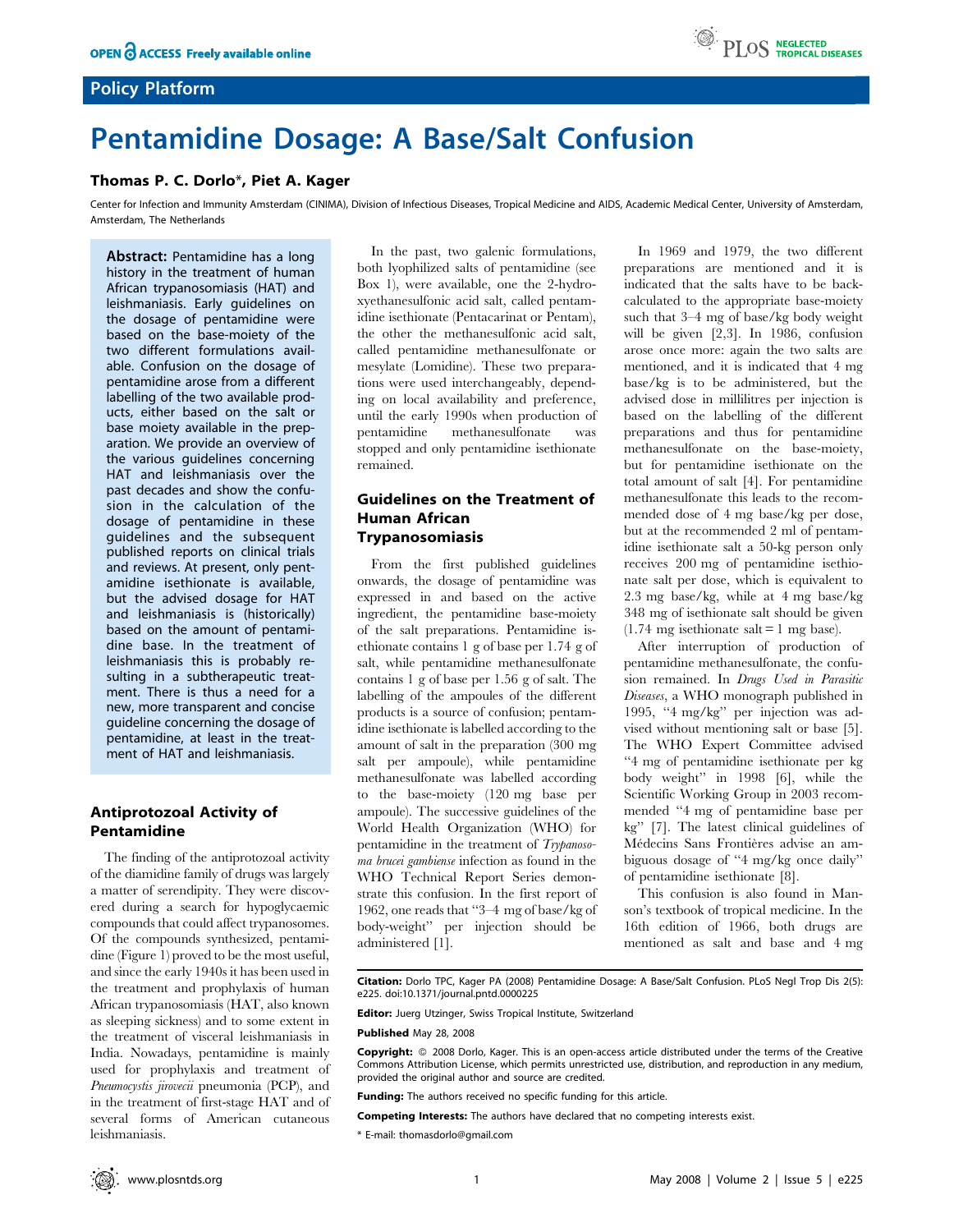

Figure 1. Structural Formulas of Pentamidine, Diisethionate, and Dimethanesulfonate. doi:10.1371/journal.pntd.0000225.g001

base/kg is advised [9], but edition 17 of 1972 only mentions pentamidine isethionate and advises on 4 mg/kg per injection without mentioning salt or base [10]. This is continued in further editions. In recent publications on the treatment of trypanosomiasis, pentamidine [11] and pentamidine isethionate [12], both at 4 mg/kg per dose, are mentioned without indication of base or salt. As only pentamidine isethionate has been available since 1992, these authors probably treated patients with a relatively low dose of 2.3 mg base/kg per dose. Whether this low dose is a subtherapeutic dose and leads to a decrease in efficacy and possibly also in toxicity of pentamidine in HAT does not follow from these studies, but obviously needs further investigation. Indications of increased relapse rates since the change of pentamidine salts are not available. However, the lower dosage contradicts the latest WHO Scientific Working Group recommendation, and either this recommendation

### Box 1. Pentamidine Salts

Because of the instability of aqueous pentamidine solutions, pentamidine  $(C_{19}H_{24}N_4O_2)$  is available for clinical use in the form of a powdered salt and reconstituted with water prior to administration. Pentamidine is a weak diprotic base due to the two amidine groups at both ends of the molecule, which means it can accept two protons in total and thus requires two monoprotic acid molecules to form a salt.

A few pentamidine salts are described in The Merck Index [18], which can be formed with the following acids:

- Hydrochloric acid, forming pentamidine dihydrochloride  $(C_{19}H_{24}N_4O_2.2HCl)$ , which is not in clinical use at the moment.
- N 2-Hydroxyethanesulfonic acid, forming pentamidine diisethionate  $(C_{19}H_{24}N_4O_2.2C_2H_6O_4S$ , Figure 1), which is most often incorrectly described as ''pentamidine isethionate'', also in The Merck Index [18].
- Methanesulfonic acid, forming pentamidine dimethanesulfonate or dimesylate  $(C_{19}H_{24}N_4O_2.2CH_4O_3S$ , Figure 1), which is also confusingly named "pentamidine methanesulfonate'' or ''pentamidine mesylate'' in The Merck Index [18].

In accordance with most of the medical literature concerning pentamidine, the labels of the available preparations, and for reasons of uniformity, we chose to use the chemically incorrect names ''pentamidine isethionate'' and ''pentamidine methanesulfonate'' to refer to the two aforementioned salts of pentamidine in this article.

should be adjusted based on expert opinions and experiences from the field, or another dose should be applied [8].

## Pentamidine in the Treatment of Leishmaniasis

In the WHO Technical Report Series pertaining to the leishmaniases, 4 mg/kg is mentioned without indication of base or salt [13,14]. An extensive review of the treatment of the leishmaniases does not mention the differences in composition and dosing of the two preparations [15]. Differences in efficacies are described for various types of leishmaniasis and for various regions, but without knowing the amount of actual product given, it remains difficult to assess the data [15]. After interruption of the production of pentamidine methanesulfonate, the differences between the two salts of pentamidine and their labelling and the resulting difference in efficacy rates were already noticed in the treatment of South American leishmaniasis [16]. In French Guyana, cutaneous leishmaniasis caused by Leishmania guyanensis was treated with 4 mg/kg pentamidine methanesulfonate (thus, 4 mg pentamidine base/kg). When, in 1992, pentamidine isethionate replaced pentamidine methanesulfonate and was used at the same dose of 4 mg/kg, clinicians noticed a decreased efficacy. A dose of 7 mg pentamidine isethionate/kg, equivalent to 4 mg pentamidine base/kg, restored effectiveness [16]. Also, in the treatment of visceral leishmaniasis in India, a difference in response to the two pentamidine formulations was noticed [17]. After the disappearance of pentamidine methanesulfonate from the Indian market, pentamidine isethionate was used at the ''same'' dosage of 4 mg/ kg, and a reduction in efficacy as well as toxicity was observed [17]. Most probably, the dosage was based on the labelling and thus only 2.3 mg/kg base (4 mg/kg pentamidine isethionate) was administered. Retrospectively, the observed higher relapse rate and less distinct toxicity profile in these visceral leishmaniasis patients was not caused by a different kind of pentamidine salt, but by an inherent, unnoticed change of dosage.

#### Conclusion

There is a need for a more transparent guideline concerning pentamidine, at least for the treatment of HAT and leishmaniasis. The former availability of different salts of pentamidine and their differences